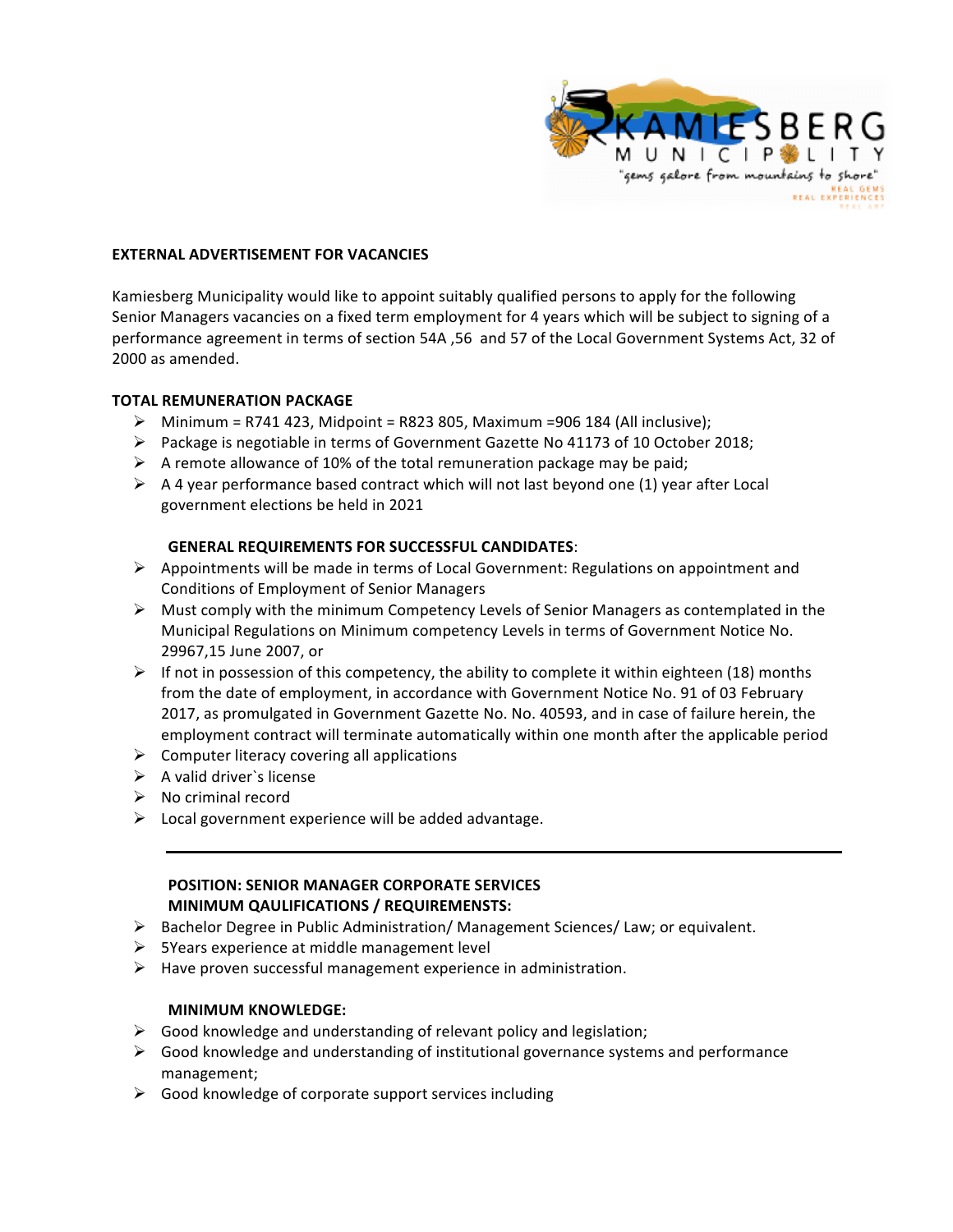- **■** Human capital management;
- **•** Legal services;
- Facilities Management;
- **■** Information communication technology;
- Council support
- $\triangleright$  Good knowledge of Supply Chain Management Regulations and Preferential Procurement Framework Act, 2000 (Act 5 of 2000)
- $\triangleright$  Labour relations act and other Labour-related prescripts;
- $\triangleright$  Legal background and human capital management; and
- $\triangleright$  Knowledge of coordination and oversight of all specialized support functions.

# **MINIMUM COMPETENCIES:**

- $\triangleright$  Core competencies
	- Moral Competence
	- Planning and organizing
	- **■** Analysis and innovation
	- Knowledge and information Management
	- § Communication
	- Result and Quality Focus.
- $\triangleright$  Competencies as per government Gazette 29967 and Government Gazette 37245 of 17 January 2014

### **KEY PERFORMANCE AREAS**:

- $\triangleright$  Plan, direct and management directional functions of the corporate services department effectively and efficiently;
- $\triangleright$  Manage the following units within the Corporate Services Department:
	- Human Resources Management
	- Council administration; Record Management and Customer Services
	- Land-use and Council Property Management
	- Information and Communication Technology
	- Legal Support Service
	- Strategic Planning, Monitoring and Evaluation;
	- Government Support
- $\triangleright$  Implement council resolutions in timely manner and follow up on direction given
- $\triangleright$  Development and implementation of the departments Service Delivery and Budget Implementation Plan
- $\triangleright$  Maintenance of the department's performance management system and annual reporting
- $\triangleright$  Supervision of the department's human resource development and management and supervision of departmental staff
- $\triangleright$  Communicate effectively with all persons and organizations concerned
- $\triangleright$  Attending council and committee meetings and submitting reports
- $\triangleright$  Report directly to the Municipal Manager

# **2. POSITION: SENIOR MANAGER TECHNICAL SERVICES**

# **MINIMUM QUALITFICATIONS/REQUIREMENTS:**

- $\triangleright$  Bachelor of Science Degree in Engineering / BTech: Engineering; or equivalent
- Five  $(5)$  years' experience at middle management level, or as programme/project manager; and
- $\triangleright$  3-4 years must be at professional/management level engineering management experience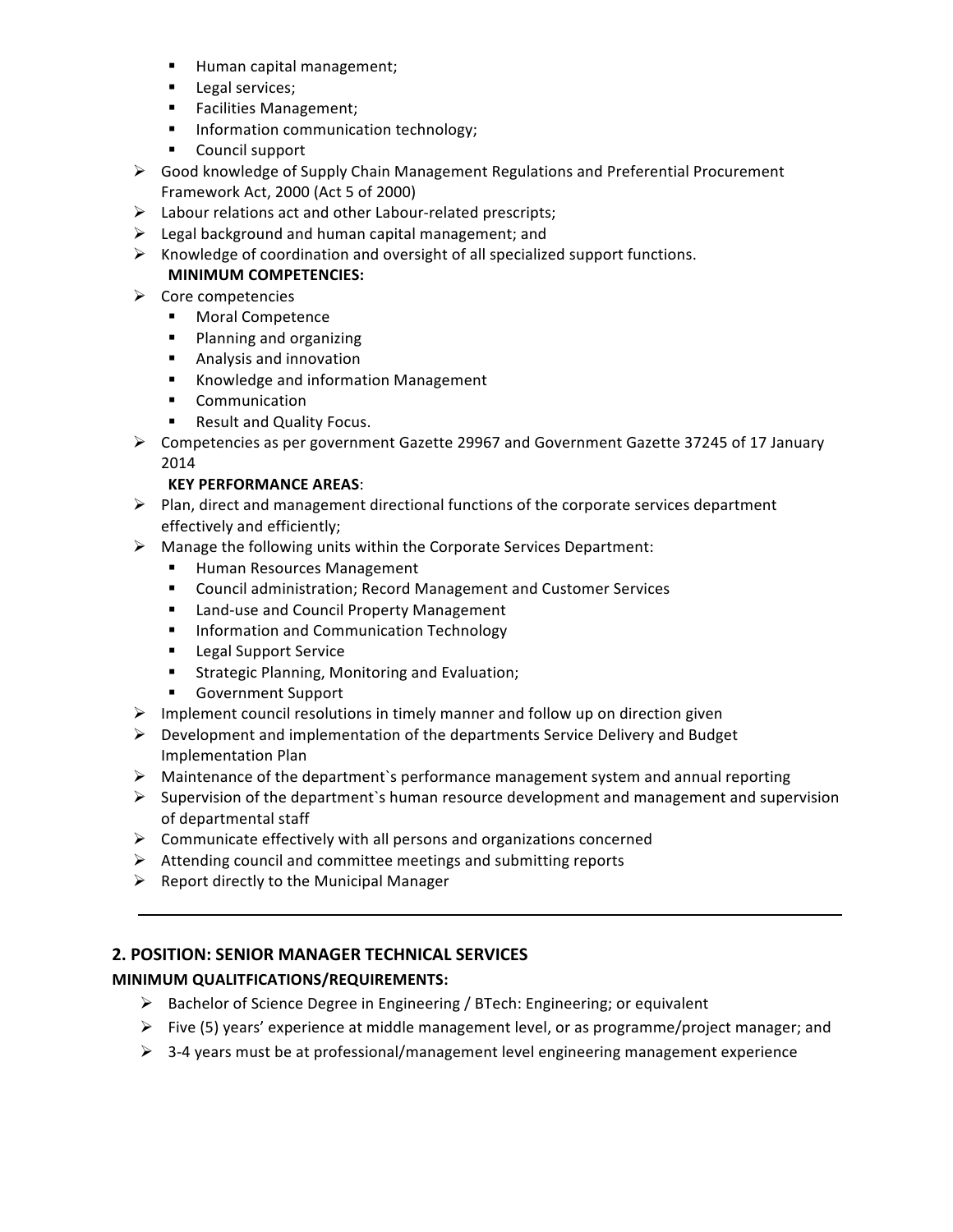#### **MINIMUM KNOWLEDGE:**

- $\triangleright$  Good knowledge and understanding of relevant policy and legislation
- $\triangleright$  Good knowledge and understanding of institutional governance systems and performance management
- $\triangleright$  Must have extensive knowledge of the public office environment and;
- $\triangleright$  Must be able to formulate engineering master planning, project management and implementation

### **MINIMUM COMPETENCIES:**

- **►** Financial and Supply Chain Management Competencies in terms of the Municipal Finance Management Act
- **►** Leading competencies in terms of the Local Government Municipal Systems Act (Competency Framework for Senior Managers)
- **►** Core Managerial Competencies in terms of the Local Government Municipal Systems Act (Competency Framework for Senior Managers)

### **ADDED ADVANTAGE:**

- $\triangleright$  Certificate of Competency as required in terms of the General Machinery Regulations, 1988; or
- $\triangleright$  Registration with a recognized relevant engineering professional body.

### **KEY PERFORMANCE AREAS:**

- $\triangleright$  Directs and controls the professional, technical and operational outcomes associated with the functions related to:
	- Provision of water
	- Roads and Storm water maintenance
	- Sanitation services
	- **■** Management, operation, maintenance, planning and administration of the electricity network.
- $\triangleright$  Responsible for ensuring that the municipality comprise with relevant legislation such as solid waste management framework and environmental legislation, etc.
- $\triangleright$  Ensuring the effective and efficient management of inventory / asset under the control of the department.
- $\triangleright$  Provide an advisory service to Council regarding all aspects falling within his/her scope of work and carrying out their decisions.
- $\triangleright$  Develop policies and guidelines for the effective operation of services delivery
- $\triangleright$  Develop a program for infrastructural service delivery within the municipal area in line with the IDP, and overseeing its implementation
- $\triangleright$  Implementing the National Building Regulations within the area of the municipality
- $\triangleright$  Reports directly to the Municipal Manager

### **GENERAL**

- $\triangleright$  Applications received after the closing date will not be considered
- Ø Applications can be e-mailed to **mathildaa@kamiesberg.gov.za**